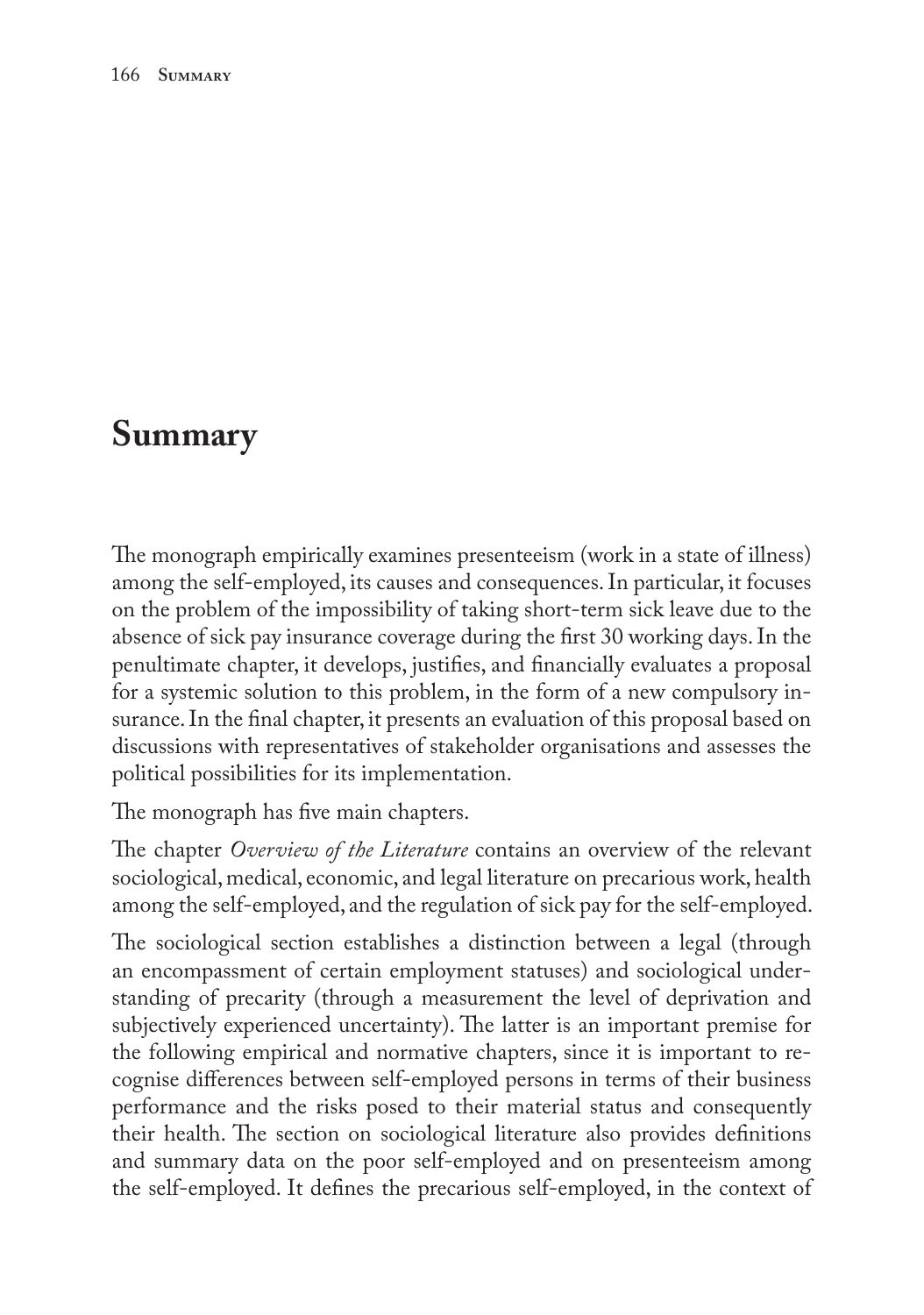this study which focuses on presenteeism, as those whose low incomes, small savings, and uncertainty on the market do not allow them to take advantage of short-term sick leave.

The section on literature in the field of occupational medicine provides an overview of foreign research on the effects of precarity on presenteeism and health. Studies have found that continuous uncertainty increases stress, which in turn increases the predisposition to depressive and anxiety disorders on the one hand, and cardiovascular diseases and obesity on the other. Accidents at work are also more common, and mortality is higher. In the long run, presenteeism decreases health and work ability, since it leads to more frequent illnesses, such as various chronic pains, allergies, depression, burnout, gastrointestinal diseases, diabetes, and some rheumatic diseases. The long-term costs of permanent decline in work ability, which is a consequence of presenteeism, are significantly higher than the costs of sick leave, which is why presenteeism among the self-employed leads to a vicious cycle of declining productivity and increasing presenteeism due to ever-lower incomes. The section also contains data on the large difference in the extent of sick leave take-up among employees versus the self-employed in Slovenia.

The section on economic theory of social insurances presents the arguments for their compulsory status, for solidarity with regard to the different personal circumstances of the insured, models for determining calculation methods and eligibility conditions, as well as the risks of system abuse (moral hazard, negative selection) and safeguards against it. It also explains the differences between the concepts of compulsory social insurances and private or commercial insurances, which tend to be combined in various ways within the healthcare system.

The section on legal literature presents an overview of the legal arrangement of self-employment and social health insurances (with a breakdown of rights and responsibilities) in Slovenia, followed by a comparative legal analysis of the regulation of compulsory health insurance and sick pay in different Western European countries. In the first part, in addition to defining several subtypes of the legal status of self-employed persons, it also emphasises the concept of an economically dependent person in the Employment Relationship Act. The section draws attention to systemic errors in the implementation of compulsory health insurance for the self-employed in Slovenia. Part of the problem is the institution of withheld rights in the case of delays in the payment of contributions, which can lead to a vicious cycle of insolvency. Also problematic is the insurance base (profit instead of income or business turnover), because of which almost 70 % of self-employed people only pay their contributions in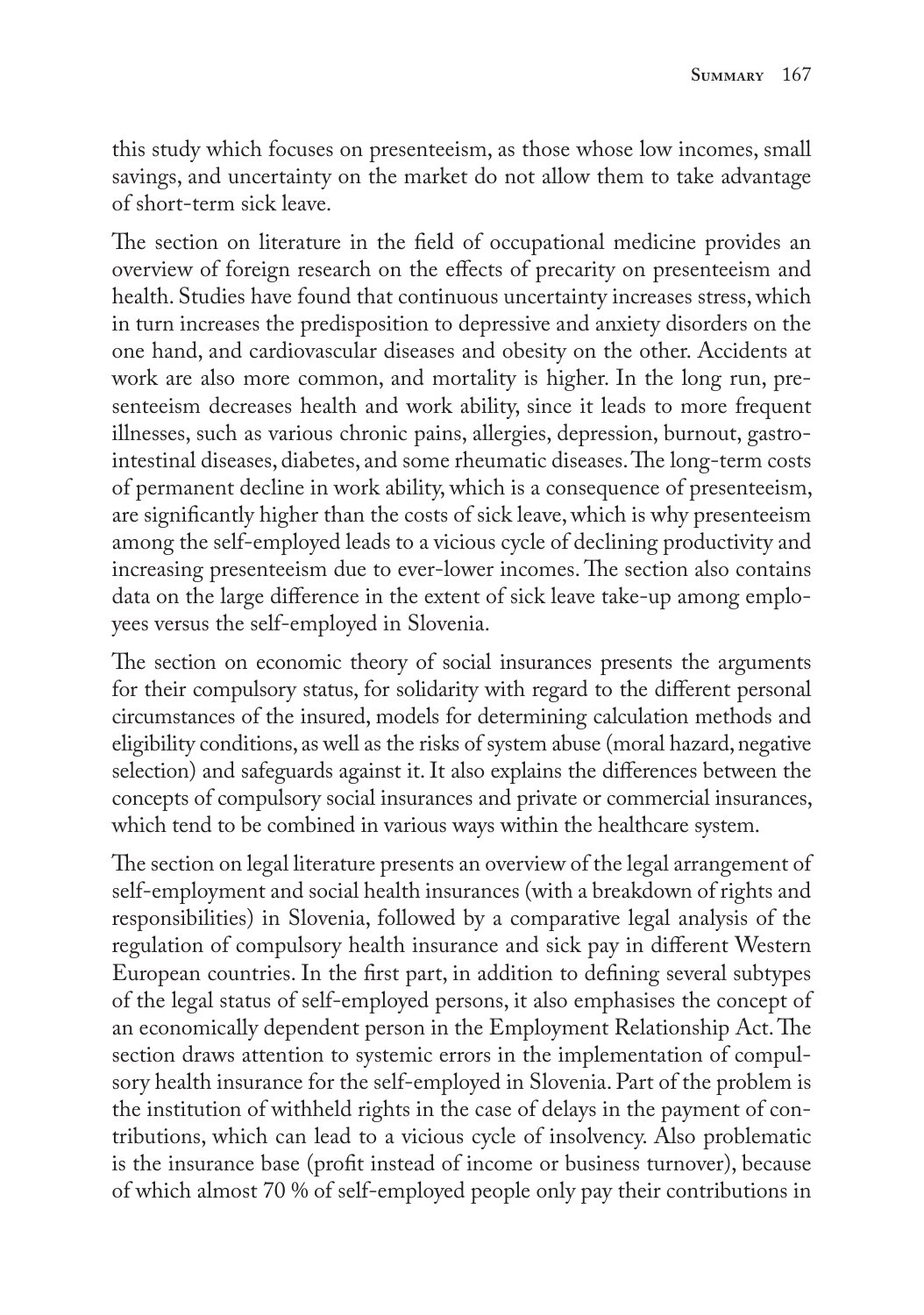the amount of a minimum lump sum, which in relation to real incomes is too low for some and too high for others. The comparative legal analysis presents an overview of the aforementioned field in Austria, France, Germany, Spain, Italy, and Portugal. National arrangements vary significantly and synchronisation at the EU-level is poor, but some national systems, e.g. Austrian, German, and Danish, have interesting solutions to the problem of long waiting times for the onset of sick pay coverage from compulsory health insurance, namely complementary insurance.

The second chapter, *Analysis of Survey Results*, presents an original quantitative survey on the legal, material, and employment situation of the self-employed, on their health, and on their presenteeism and its consequences. It is the first survey in Slovenia with such a large sample (1,408 self-employed people completed the full survey) and the first time data has been collected on net personal incomes, savings, workload, the extent of and reasons for presenteeism, and health and mental health of the self-employed. This data measures the extent of precarity in the sociological sense among the self-employed, and its health consequences. The questions for which the conditions changed with the onset of the covid-19 epidemic and the decline in economic activity due to epidemic-combatting measures referred to the period before the epidemic.

The survey was web-based, and members of the project team promoted it through formal and especially informal organised groups of self-employed people, particularly a Facebook group with over 15,000 members which formed after the outbreak of the epidemic and recession. The sample was not representative, since there was an above-average response from self-employed people in the culture industries and intellectual services (who were likely more organised at the onset of the economic recession, because they were more affected and concerned, and they also already had certain organisational platforms before) and a belowaverage response from self-employed people in installation and similar trades. In spite of this, the sample is large enough for the results to be significant.

After presenting the methodology and assessing the representativeness and credibility of the results, the chapter presents univariate statistics, followed by bivariate analyses of correlations between economic situation, workload and presenteeism, and health of self-employed persons. The main findings are as follows.

Just under a fifth of respondents have net personal incomes below the minimum wage; some of these are extremely low. By far the most common reason for this is the low price of services on the market, which is why even the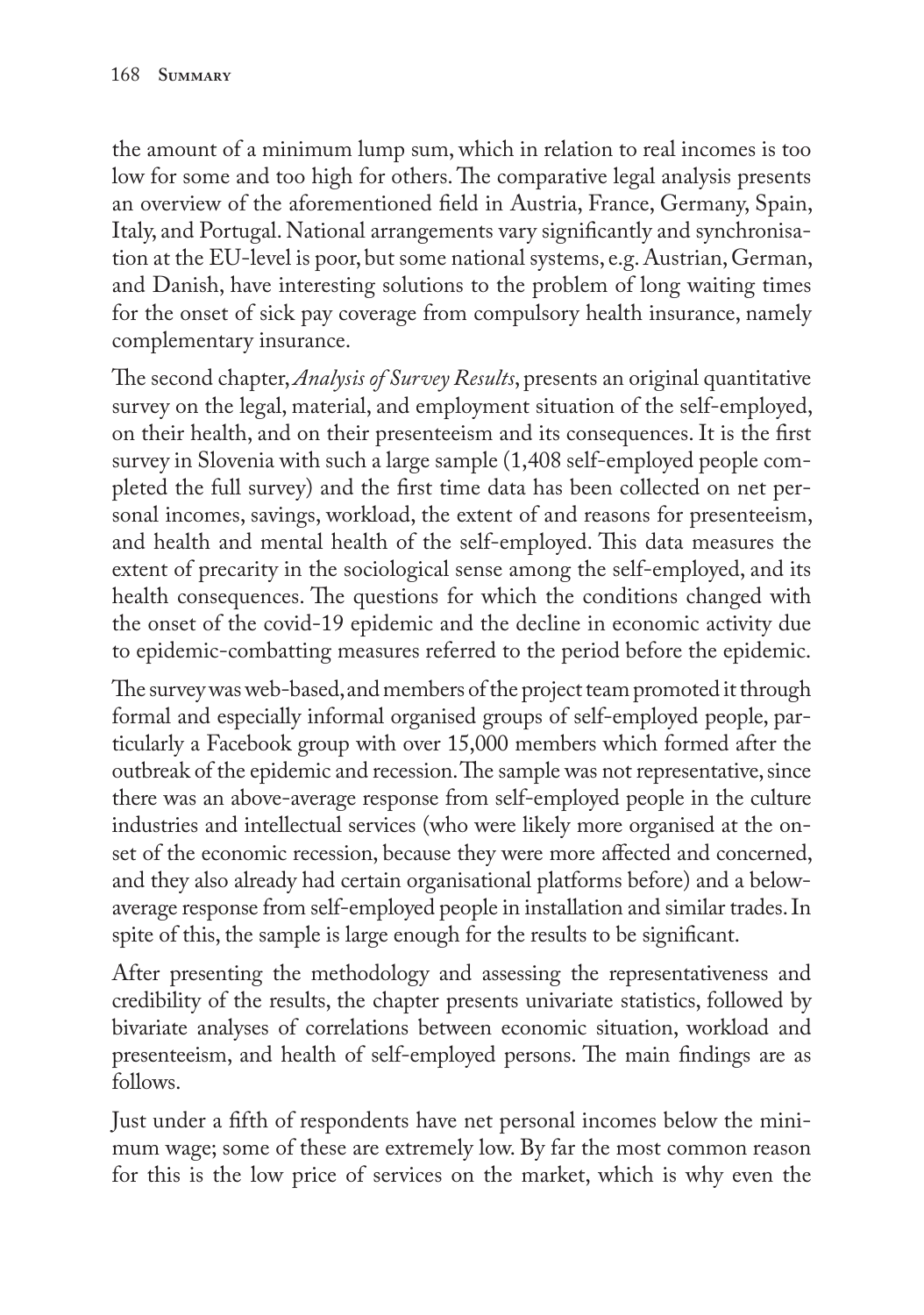self-employed with very low incomes are working very hard. This population is also medically vulnerable due to constant presenteeism and exhaustion, leading to permanently deteriorated health and decreased productivity and thus to persistent poverty. Over 60 % of respondents have enough savings to cover living and business expenses and compulsory contributions for less than a month. A similar percentage work more than 40 hours per week, which is the legal norm for employees, the main reason again being insufficient income. There is a significant concentration of concealed employment relationships among the middle-income self-employed. The apparently self-employed view these as relatively safe compared to pure freelancing and are less likely to report fatigue and frequent or constant work in a state of exhaustion. A tenth of the respondents have high incomes and welfare reserves (substantial savings, employment of others) in case of a decline in their health because of hard work. For both the poor self-employed and those with higher incomes, we find that their business model is based on self-exploitation. Having a low income and savings is one of the main reasons for presenteeism. Another reason is that they cannot entrust their workload to anyone else because they are afraid of losing clients to their competitors.

Standing out among the health data are data on poor mental health, which are strongly correlated to poverty. As many as a tenth of respondents have contemplated suicide because of poor working conditions, with the proportion being even higher among those with low incomes. Over half of respondents reported that their illness had a long term effect on reduced productivity. 54.1 % reported working in a state of frequent or constant exhaustion, and another 34.3 % reported occasional work in such a state. Poor health is related to a low income and savings, a sense of hopelessness about one's situation, extensive presenteeism, exhaustion from work, and reduced productivity in the long run.

The third chapter, *Analysis of Interviews*, presents an analysis of 25 semi-structured interviews through which the project team gained a more detailed insight into the reasons for presenteeism among the self-employed in relation to their various business models. The main reasons for presenteeism are a lack of savings, fear of permanently losing clients, and in some cases the nature of the work. The latter is the case for either seasonal work, or authorship or specialist professional work embedded into a team-based division of labour where the interviewee is irreplaceable within a given deadline.

Some of the interviewees support the project team's proposal for introducing a compulsory insurance for faster sick pay coverage as a step in the right direction, while others view taxes and contributions as nothing more than an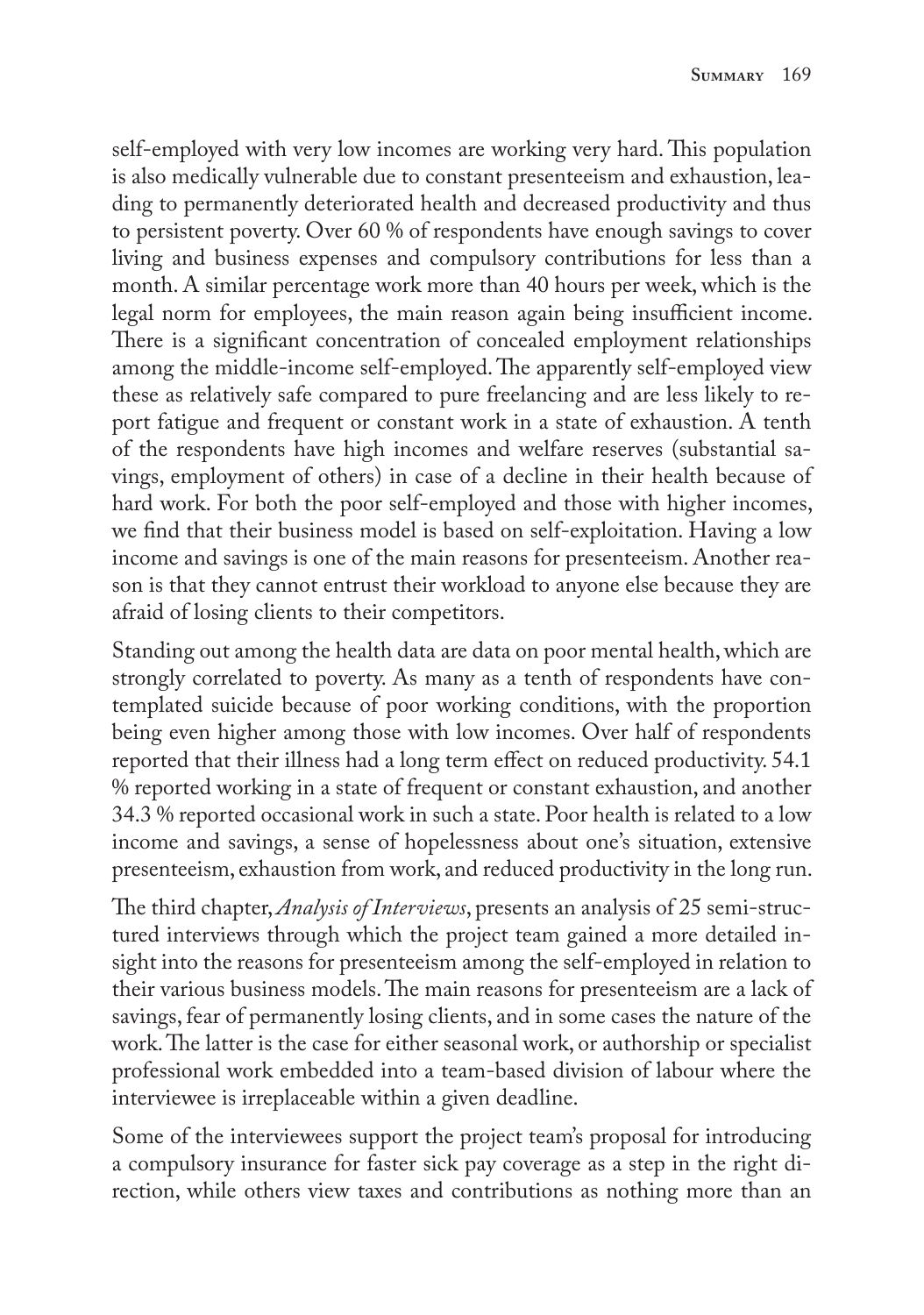expense and argue in favour of lowering them. A lack of understanding of the economics of compulsory social insurance and the feeling of being cheated because of the inefficiency of the healthcare system are also common. A few interviewees made positive suggestions for solving the problem of distrust towards substitute contractors during sick leave, namely their provision within the framework of the Chamber of Craft and Small Business of Slovenia or professional cooperatives, which would prevent the substituted colleagues from being squeezed out of the market.

The chapter *Proposal for a Complimentary Health Insurance for Faster Coverage of Sick Pay for Self-Employed Persons* presents a solution to the project's normative task. The solution entails a proposal for the implementation of a new complementary compulsory insurance. All self-employed persons would be liable for contributions, except in the cases of economically dependent persons where the liable persons would be their primary clients, and low-income selfemployed persons who do not employ others, where the liable entity would be the state budget. The proposed new insurance could be extended to other comparable groups in the labour market, such as owners of single-member LLCs, and farmers. The proposal retains a certain waiting period before the onset of sick pay insurance coverage. Several variations of the insurance are presented. On the one hand, there are two versions with a 3- and 5-day waiting period, respectively. The estimated monthly contribution with the current minimum contribution base would be 25.63 and 16.32 EUR, respectively. On the other hand, a framework is proposed for changing the insurance base from profit to business turnover, though the problem of valuing the different costs of materials, goods, and investments for the different activities would have to be solved. This problem would also have to be solved with the current insurance base if the state budget were obliged to cover the new contribution for poor self-employed persons under a certain income threshold. The chapter also provides an estimate of the number of beneficiaries of state coverage of the new contribution (18,600 poor self-employed who are not economically dependent and do not employ others) and the budget expense (3.3 million EUR in case of a 5-day waiting period or 5.7 million EUR in case of a 3-day waiting period). This shows that solving the financial reasons for presenteeism is feasible and not very costly.

The chapter justifies the implementation of the new insurance with the view that new or expanded social benefits require new or expanded sources, otherwise their costs would eat into the funding of other benefits (specifically the health services covered by the Health Insurance Institute of Slovenia). The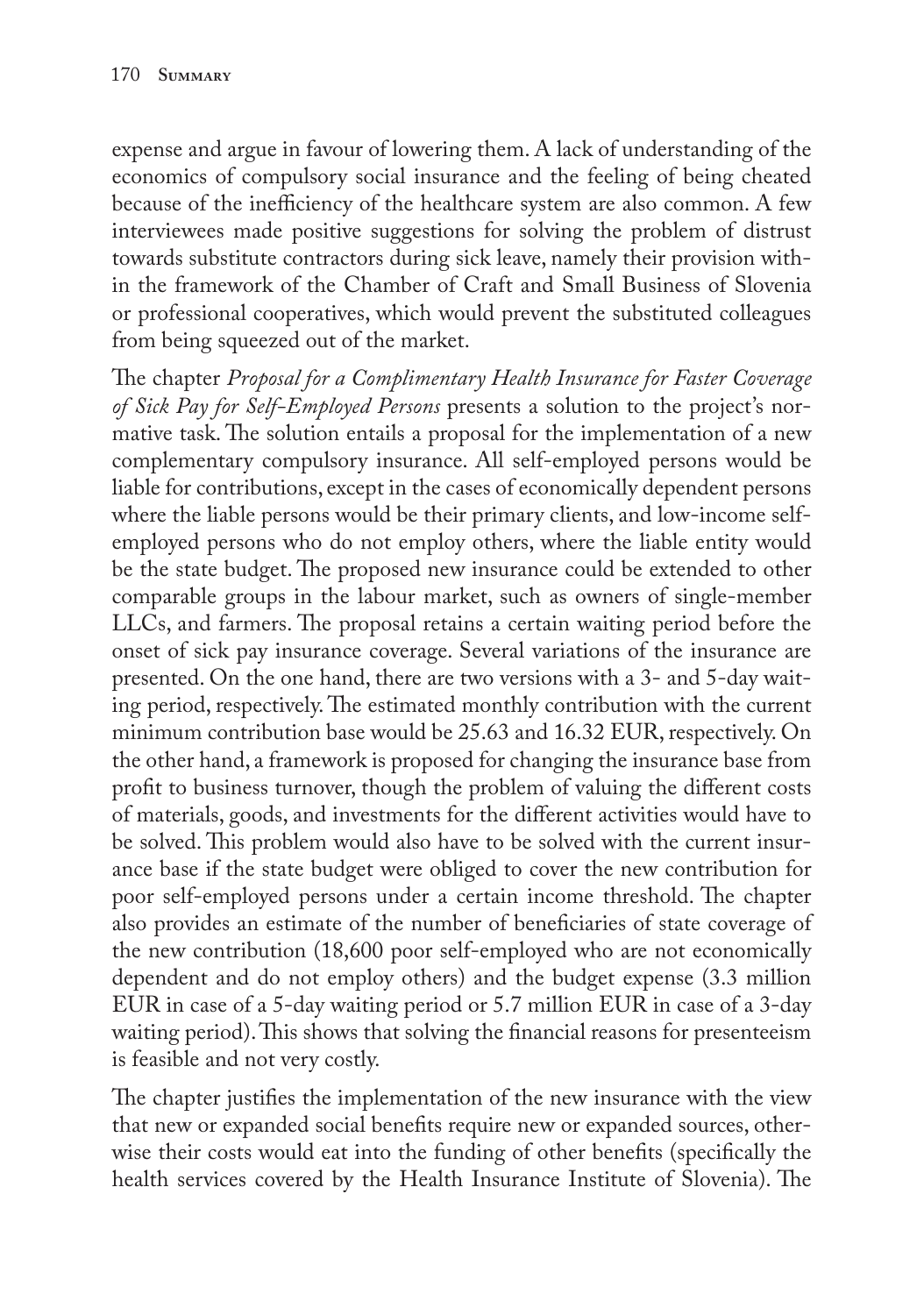compulsory status of the proposed insurance is justified on the basis of solidarity and the prevention of negative selection, where younger and healthier people would withdraw from voluntary insurance, causing premiums to rise. Retaining a shorter waiting period before the onset of sick pay is justified as a means of limiting abuses. The legislative process would likely see the inclusion of a safeguard in the form of independent experts through which the Health Insurance Institute of Slovenia could ascertain the eligibility of claimants for sick leave. The costs of paying experts would raise the previously given estimate of the monthly contribution. The chapter justifies the budget coverage of the new contribution for the poor self-employed as an investment into maintaining the long-term health and productivity of the most vulnerable group on the labour market. The liability of primary clients to pay the new contribution for the benefit of dependent subcontractors would encourage the regulation of employment relationships and the involvement of state supervisory authorities in uncovering hidden economic dependency among self-employed persons with low incomes, whose contributions would otherwise burden the state budget.

The last chapter, *Stakeholder Evaluation of the Proposal for a Complementary Health Insurance and Feasibility Assessment*, contains a presentation of the stakeholders' responses to the proposal for a new compulsory insurance, and an assessment of the political viability of its implementation. The project team received responses from the Chamber of Commerce and Industry of Slovenia, the Chamber of Craft and Small Business of Slovenia, the Association of Free Trade Unions of Slovenia, the Confederation of Trade Unions of Slovenia PERGAM, the Health Insurance Institute of Slovenia, and the Triglav insurance company. The Ministry of Finance and Ministry of Economic Development and Technology responded that they were not competent to comment on the proposal, while the Ministry of Health and the Ministry of Labour, Family, Social Affairs and Equal Opportunities did not respond despite having been in direct contact with the project team.

Among stakeholders representing the interests of groups in employment relationships, there is a noticeable distrust towards the self-employed and their pro-bono culture and avoidance of obligations to public social systems, and the response from the Chamber of Craft and Small Business of Slovenia confirmed this problem. The project team sees one of the main obstacles to the adoption of the proposed reform in the rejection of the idea of a new contribution for a new benefit by the organisations representing the interests of the self-employed. Such a position addresses the short-term interests of those